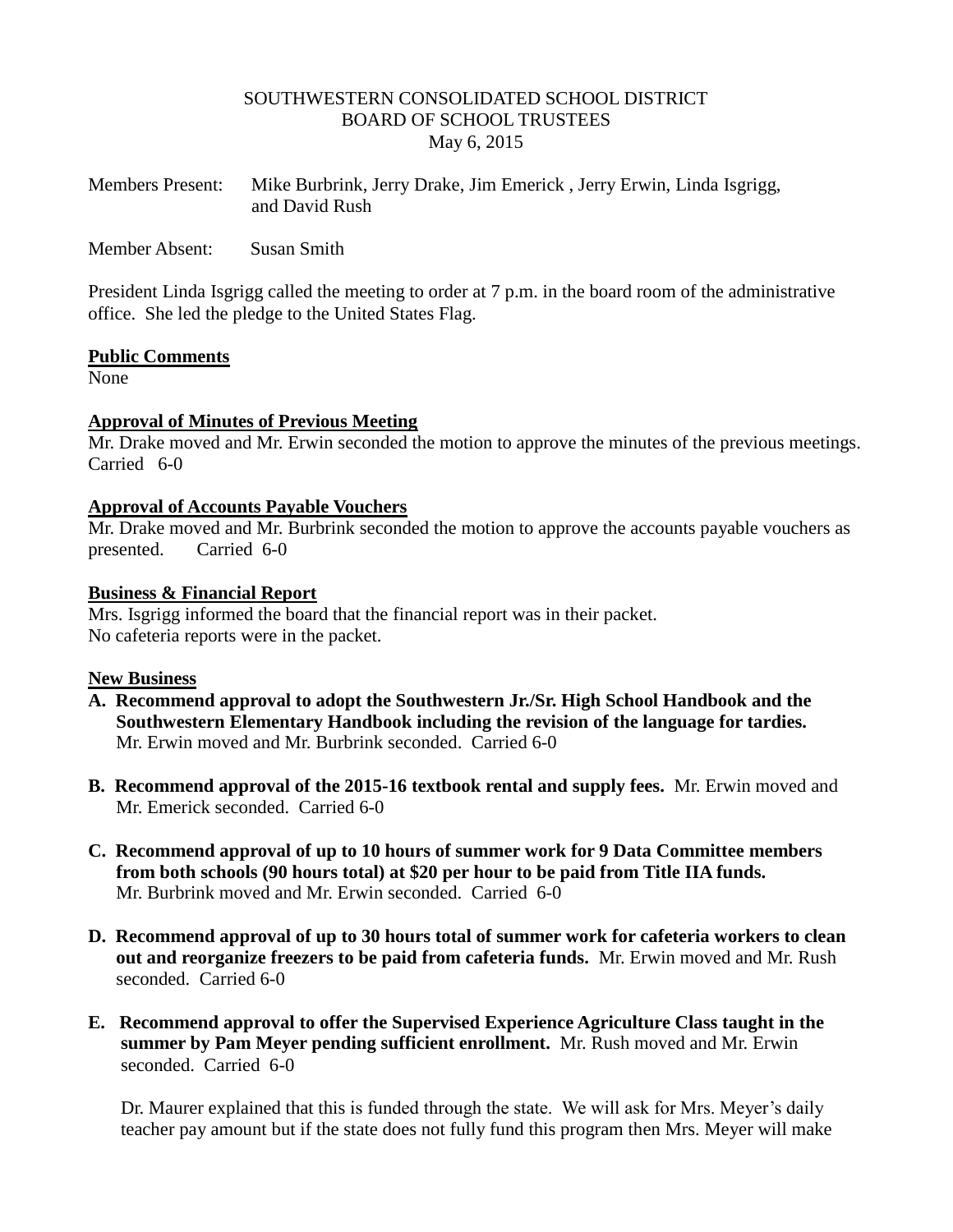the \$20.00 per hour rate as stated in our master agreement.

- **F. Recommend approval for the FFA to attend the State Convention in West Lafayette, IN on June 14-18, 2015.**
- **G. Recommend approval for the FFA to go to Turkey Run State Park on June 24-27, 2015.**
- **H. Recommend approval for the FCA to attend a leadership conference on July 20-22 at Indiana Wesleyan University in Marion, IN.**
- **I. Recommend approval for Mr. Days to take the boys' basketball team to Fort Wayne, IN on June 26 & 27.** Items F., G., H., and I. were accepted together. Mr. Burbrink moved and Mr. Emerick seconded. Carried 6-0
- **J. Recommend the Athletic Department be exempt from paying \$1 per ticket sold to the Transportation Fund for the 2015-16 school year.** Mr. Erwin moved and Mr. Burbrink seconded. Carried 6-0
- **K. Recommend approval to accept the quote for a 60 month lease for copiers from Ricoh.** Mr. Erwin moved and Mr. Emerick seconded. Carried 6-0
- **L. First reading of policy – Use of Electronic Devices by Bus Drivers.** There was some discussion as to when the bus drivers route begins. Mr. Harrold will clarify the use of hands-free electronic devices. Hand held electronic devices are not to be used at all unless it is an emergency and the bus is safely parked.
- **M. Second reading of policies 0100, 0140, (0142.3), 0140 (0144.3) 2221, 3120, 3120.04, 3120.08, 3122.01, 3140, 3170, 3170.01, 3419, 4120, 4120.08, 4122.01, 4140, 4170, 4170.01, 4419, 5111, 5200, 5330, 5340.01, 5530, 5830, 6150, 7540.02, 7540.03, 7540.04, 8330, 8451, 9211.** Mr. Erwin moved and Mr. Rush seconded. Carried 6-0
- **N. Recommend approval to a maximum of 20 hours for 8 weeks for a sub custodian to paint.** Mr. Burbrink moved and Mr. Erwin seconded. Carried 6-0

# **O. Other**

 **Recommend approval to a maximum of 20 hours for a sub custodian to do yard maintenance beginning immediately.** Mr. Drake moved and Mr. Erwin seconded. Carried 6-0

 **Recommend approval for the Business Manager and Deputy Treasurer to attend IASBO in Ft. Wayne on May 13-15.** Mr. Erwin moved and Mr. Burbrink seconded. Carried 6-0

 **Recommend approval for Dr. Maurer to attend the South Central Study Council in Nashville, Indiana on June 24-26. Also, recommend approval for Dr. Maurer to attend the National Sheriff's Association Conference in Baltimore, Maryland on June 27-30 at no additional cost to the board.** Mr. Erwin moved and Mr. Burbrink seconded. Carried 6-0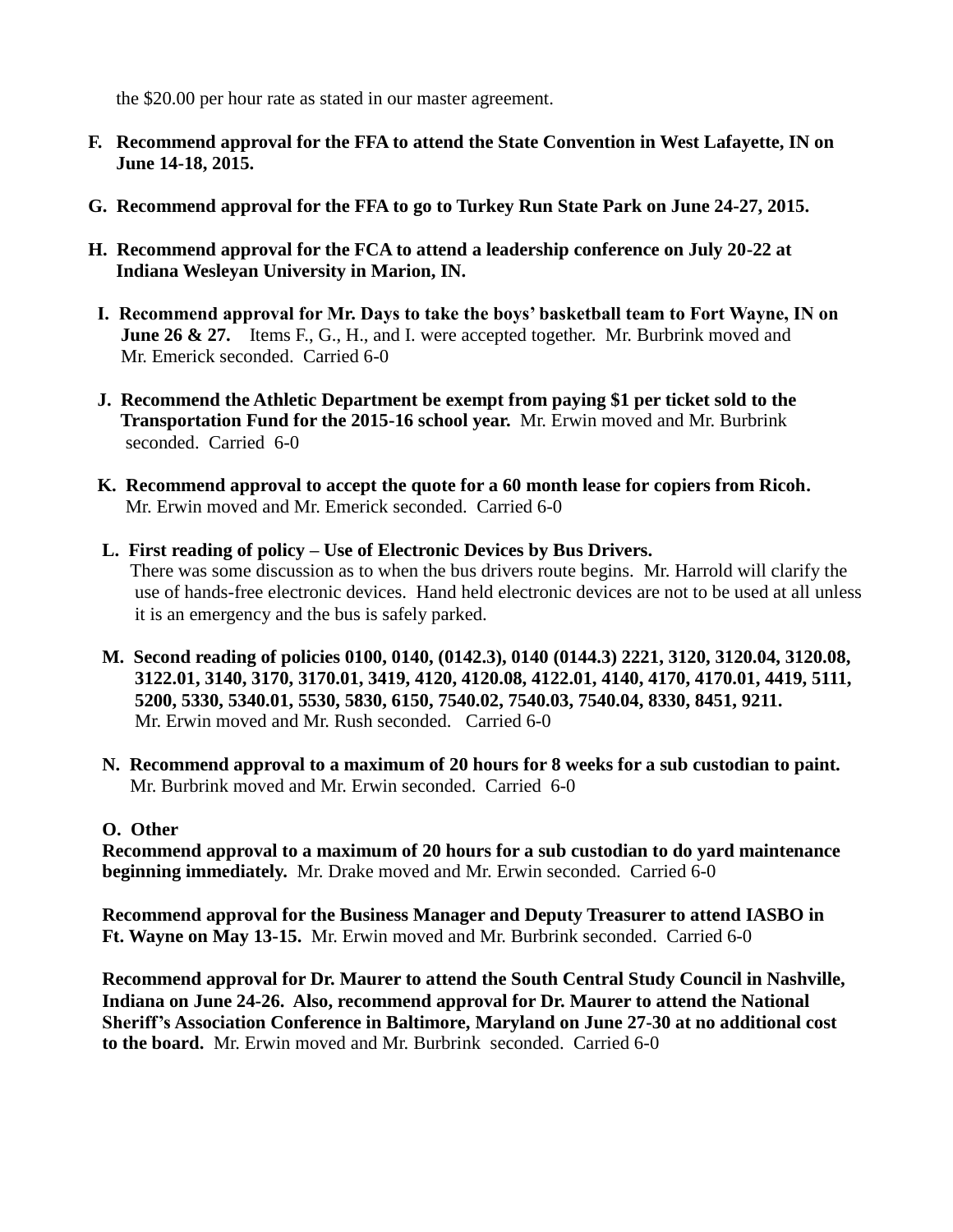# **Reports and Presentations**

## **A. Principals Reports**

Mr. Edwards said now is the final push for ISTEP. Mrs. Neville has done an outstanding job with the technology part of the testing. He mentioned that the elementary finished Acuity language arts and math and were in the top on quite a few areas compared to our cohort. He is very proud of the students and teachers.

The Elementary Student Council was selected to Honor Council for the  $5<sup>th</sup>$  year in a row by the Indiana Student Council Association. The Award distinguishes outstanding student councils that 1) Excel in their local council projects; 2) Participate in district and state activities; 3) Provide an opportunity for their members to expand their leadership skills; 4) Readily cooperate with other organizations within their school and within the community; 5) Participate in at least one IASC-sponsored event during the calendar year of application; 6) Are actively involved with the IASC State Project; and 7) Are actively involved with the Riley Kids Caring and Sharing program. A student council achieves IASC Honor Council recognition when it demonstrates that it meets all of the IASC requirements.

Mr. Chase explained to the board that 60% of ISTEP is based on growth and only 40% is whether the student passes or not. Even Pass+ or students close to that have to show growth. The solution is differentiation. The  $7<sup>th</sup>$  graders will learn  $7<sup>th</sup>$  grade standards and half of the  $8<sup>th</sup>$  grade standards. The 8<sup>th</sup> graders will learn half of the 8 grade standards and Algebra I standards. The students will also have websites that they can go to for practice.  $8<sup>th</sup>$  period will be used for enrichment activities. He also mentioned the number of hours that students are taking the standardized tests:  $7<sup>th</sup>$  grade: 337 minutes; 8<sup>th</sup> grade: 305 minutes; Algebra 1: 180 minutes/240 minutes; and English 10: 240 minutes. Total testing minutes: 1062 minutes (17 hours 14 minutes or 2 ½ school days).

### **B. Superintendent Report**

Dr. Maurer presented an enrollment summary to the board for the years 2003-2015. We had a net loss of 141 students over this period. The state has put back in the budget that kindergarten students will be counted as 1 student. In both years of the February count our enrollment has gone up. We are trying to get more out-of-district students. Dr. Maurer emphasized that the Special Ed, Career & Tech Ed, Honors numbers are all guesses. She does not think that our enrollment will take the drop that the Legislative Services Agency has projected.

Dr. Maurer also mentioned that we purchased a medication cabinet to double-lock controlled substances. The problem has been across the state that staff are getting into the medications. There is a push button code on the cabinet and it electronically keeps record of activity.

### **Personnel**

# **A. Leaves/Resignations/Terminations**

- Kyle Bergman resigned as Jr./Sr. High School science teacher effective July 31, 2015.
- Ali Kingen leave of absence for the 2015-16 school year (some of this leave will be covered under FMLA).
- Sarah Milner resigned as Jr./Sr. High School social studies teacher.
- Melanie Monroe resigned as cook effective May 1, 2015.

Mr. Erwin moved and Mr. Emerick seconded. Carried 6-0